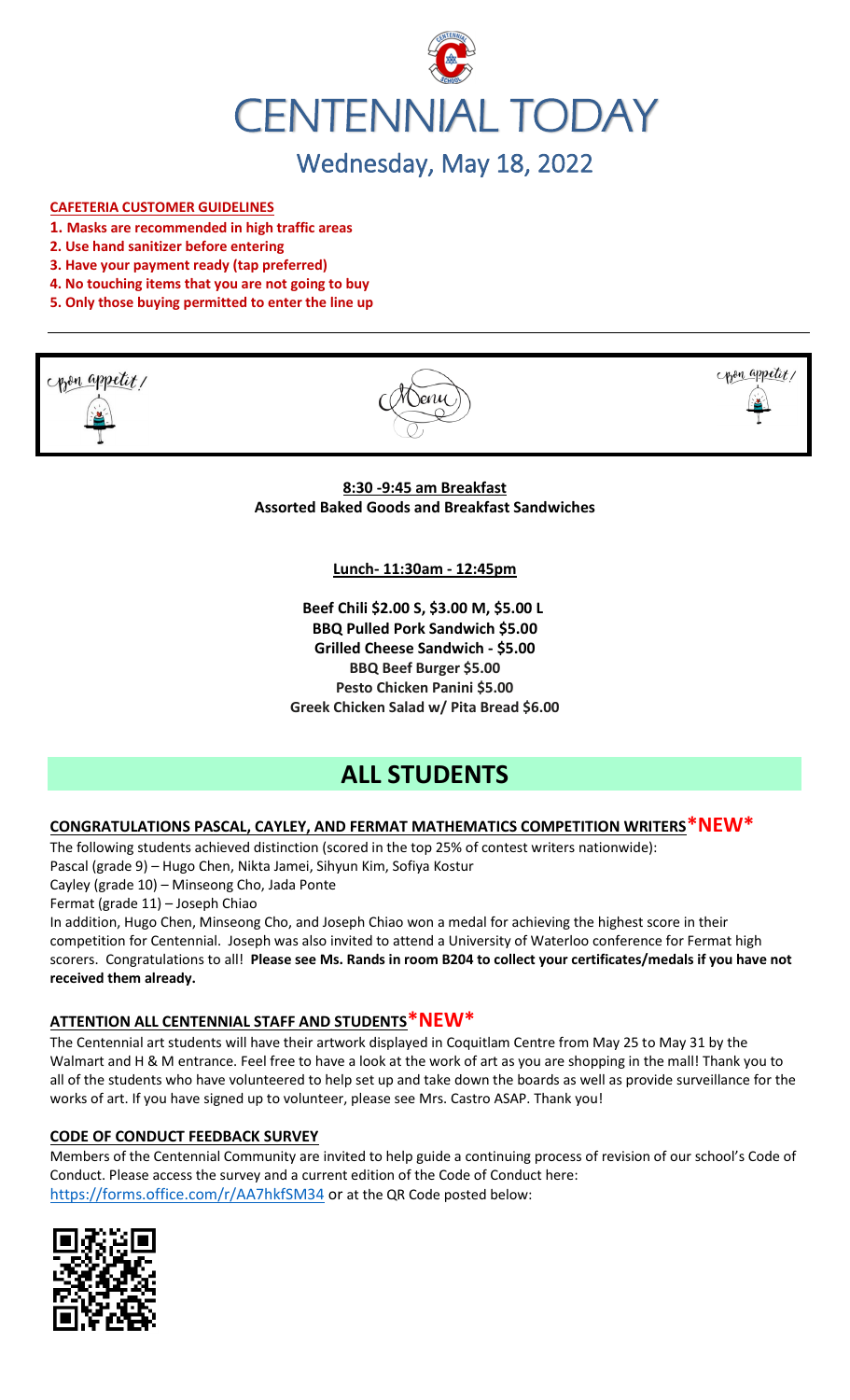#### **WINNERS OF COQUITLAM LIBRARY SCIENCE EXPO 2022**

A big congratulations to Flavia Lago Bello (gr10) & Maria Anglada Santalo (gr10) for winning the First Place in junior division with their project on Eggstra Strong Egg at 2022 Coquitlam Library Science Expo! Also, a congratulations to Filip Canak (gr11) for winning the Second Place in senior division with his project on Tonal Relationship Between Sine Waves!! They also received \$300 & \$200 in prize money respectively. We are very proud of you!

**VOLUNTEER OPPORTUNITIES -** Visit [COMMUNITY VOLUTEER CONNECTIONS](http://cvc.bcvolunteer.ca/?utm_medium=email&_hsmi=212053802&_hsenc=p2ANqtz-9C8dpzKk2EMx5WaRlcu1rFP2YEXC5VAFvsOvn5_wxMc57Cdw3Mh5OQLY2UlP06JDrovG2rZ7VwFdjY3Ko2dQzZDqra3w&utm_content=212053802&utm_source=hs_email) Many opportunities to volunteer this **spring**!! Get involved today!

#### **POST-SECONDARY INFO SESSION AND TOURS**

Visit the career centre page Career Centre - [Centennial Secondary School \(sd43.bc.ca\)](https://www.sd43.bc.ca/school/centennial/ProgramsServices/CareerCentre/postsecondary/Pages/default.aspx#/=)

#### **YOUTH CANADA OPPORTUNITIES**

[Youth in Canada -](https://www.canada.ca/en/services/youth.html) Canada.ca Training, jobs, volunteering and more!

#### **SOCIAL JUSTICE/EQUITY AND INCLUSION STUDENT COMMITTEE**



Are you interested in exploring social justice issues in our Centennial Community? Do you have ideas on how to make Centennial a more inclusive and welcoming space for all? If you answered yes, join the Social Justice/Equity and Inclusion Student Committee! Our goal is to work towards initiatives that help connect our community, break down barriers, and create a more welcoming place for everyone. Contact Ms. Razzell if you're interested or scan the QR code and fill out the form. Thank you!

#### **PLANT YOURSELF IN SOUTH COQUITLAM**

Sunday May 28th 1 pm Blue Mountain Park 25 spots available.

Plant Yourself is an opportunity for youth living in South Coquitlam to showcase their unique cultural background, build community connections, and participate in Truth and Reconciliation at a local level by: Knowing, Growing and Showing your cultural roots, all while grounding yourself on the traditional lands of the Kwikwetlem First Nation. Create a personalized leaf, representing their cultural identity, as well as their connection to the Kwikwetlem First Nation territory. Plant Yourself Tickets, [Sat, May 28, 2022 at 1:00 PM | Eventbrite](https://www.eventbrite.ca/e/plant-yourself-tickets-335607159047)

## **GRADE 12**

#### **DINNER DANCE TICKET \*NEW\***

#### **SHERATON VANCOUVER WALL CENTRE SATURDAY JUNE 18TH AT 6PM.**

**Please Note that we have extended the deadline to purchase Grad Dinner/Dance Tickets until May** 23!

Tickets can be picked up at the beginning of period 3, between May 24th – May 27th in the foyer (see Ms. Chambers and / or Ms. Mattson). You must bring your receipt as proof of purchase. Table selections will be done at this time. If you want to book an entire table for your friends, all tickets for that table must already be purchased. Tables are booked on a first come, first served basis.

#### **ATTENTION GRADE 12s**

We are excited to announce that after a 2-year hiatus, the **2022 Grad Dinner Dance** will be on **Saturday, June 18th** at 6pm at the **Sheraton Wall Centre Vancouver**. Dress code is formal. A buffet dinner will be served, followed by dancing. Tickets are \$175 and will be available on School Cash Online. (The PAC will be hosting After Grad at the Coquitlam Rec Centre on Poirier following Dinner Dance, these tickets will be available separately.) If you have **specific food allergies or intolerances**, please email **Ms. Mattson** at [mmattson@sd43.bc.ca](mailto:mmattson@sd43.bc.ca) or see her in Room E216.

- Aftergrad Tickets \$40 per grad available to purchase online between May 15 May 31
- Commencement Guest Tickets \$5 per guest available to purchase online between May 15 June 9
- All tickets must be purchased online on SchoolCash site. <https://sd43.schoolcashonline.com/>

Please contact Ms. Leung at [Kleung@sd43.bc.ca](mailto:Kleung@sd43.bc.ca) in the Centennial Office if you are having issues ordering them online.

#### **2022 VALEDICTORIAN SELECTION PROCESS NOMINATION QUALIFICATIONS:**

- Must be in good standing to graduate as of June 2022 (no 'I' Reports, no courses that have been failed this year)
- 4 teacher nominations

#### **NOMINATION PROCESS:**

Interested potential nominees must submit the following to be considered for nomination:

• Teacher Nomination Forms (4) (this is an online form the link has been emailed to all teachers and was included in the email sent to families)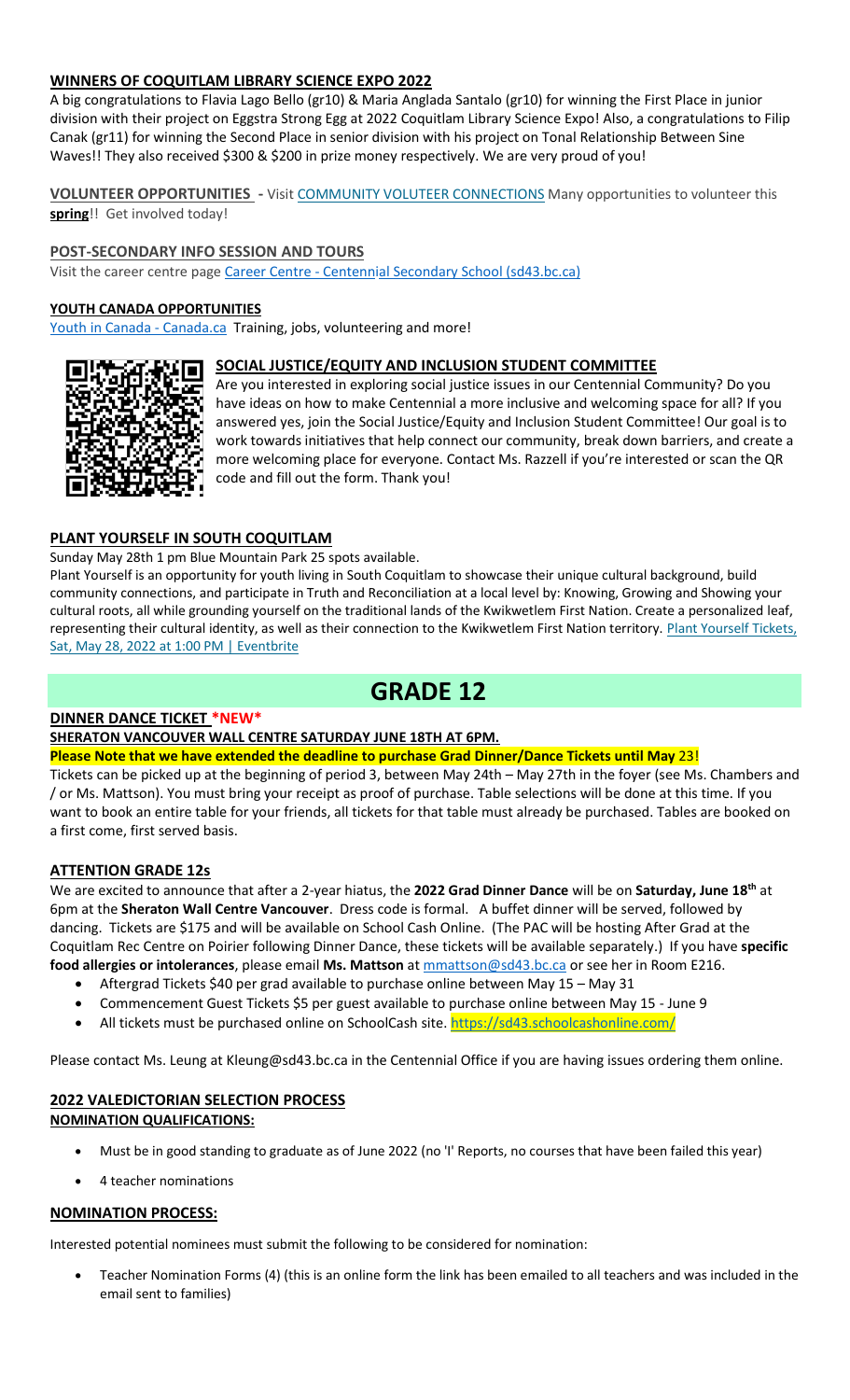• Short Essay *(1 page, typed, double-spaced)* – "*Why I Should Be Valedictorian*", completed on your own (submitted Mr. Jackson at [brjackson@sd43.bc.ca\)](mailto:bking@sd43.bc.ca)

#### *\*This package is to be emailed before 4 pm, May 13th 2022 (no exceptions!)*

#### **TIMELINE:**

| May $5^{\text{th}} - 13^{\text{th}}$ | - The online Nomination forms goes live                                                            |
|--------------------------------------|----------------------------------------------------------------------------------------------------|
| May 13th                             | - Nomination forms and teacher forms due to the Mr. Jackson's email brjackson@sd43.bc.ca by 4 p.m. |
| May 16th                             | - Nominee Staff Selection Committee meeting                                                        |
| May $17th$                           | - Successful nominees announced                                                                    |
| May 18th                             | - Successful nominee meeting to discuss campaign process and requirements. Time TBA.               |
| May 26th                             | - Speeches will be shared to grade 12 students. Online voting will occur.                          |
| May 27th                             | - Valedictorian announced                                                                          |

**CAREER CENTRE Visit the online Centennial Career Centre Pag[e HERE](https://www.sd43.bc.ca/school/centennial/ProgramsServices/CareerCentre/experiences/Pages/default.aspx#/=)**



**@cent43careercentre** 

#### **CAMP IGNITE FOR YOUNG WOMEN - DEADLINE APPROACHING – June 1**

The camp will be held August 4<sup>th</sup>-7<sup>th</sup> at the Maple Ridge Justice Institute and at various fire depts across the lower mainland. It is a three night and three-day overnight camp that aims to not only give students a look into what a career in the fire service is like but also to build teamwork skills, learn about nutrition and fitness. Interested students can apply by going to:<https://campignite.com/join-us>

#### **ELMER HELM YOUTH FUND**

Now Open. \$1500 awards available. Criteria: Financial need, Community Service. Application package posted Career Centre - [Centennial Secondary School \(sd43.bc.ca\)](https://www.sd43.bc.ca/school/centennial/ProgramsServices/CareerCentre/financeawards/Pages/default.aspx?InitialTabId=Ribbon%2ERead&VisibilityContext=WSSTabPersistence#/=#InplviewHash02f87063-69d3-4710-8d10-63ddea64e857=) Deadline to apply June 30<sup>th</sup>.

#### **BCGUE SCHOLARSHIPS NOW OPEN TO June 15th**

#### 2022 BCGEU Scholarship Program - [BC General Employees' Union \(BCGEU\)](https://www.bcgeu.ca/2022_bcgeu_scholarship_program)

A BCGEU member in good standing, or related to a current, retired, or deceased BCGEU member or staff; and A student or prospective post-secondary or higher learning student enrolled, registered or planning to attend an eligible educational institution in 2022 **Essay**: In addition to providing personal information, applicants must submit a short essay of 450 - 500 word essay.

#### **MAILLARDVILLE RESIDENTS ASSOC. BURSARY \*UPDATED**

Grade 12 student who lives in Maillardville, demonstrates financial need, makes a contribution to their community through community service and will graduate with a Dogwood Diploma or a BC School Completion Certificate. Value \$500 Apply by June 30<sup>th</sup> Career Centre - [Centennial Secondary School \(sd43.bc.ca\)](https://www.sd43.bc.ca/school/centennial/ProgramsServices/CareerCentre/financeawards/Pages/default.aspx?login=-73147025#/=)

#### **VOLUNTEER AT GLENAYRE'S ANNUAL CARNIVAL**

**Glenayre Elementary** annual Spring Carnival needs **volunteers** - run carnival games and/or supervise children on the Bouncy Inflatables on **Thurs. May 26, from 2:45-7pm,** . Please go to our website <https://www.lotsahelpinghands.com/c/630280/login> and request to become a member first.

#### **UVIC ZOOM INFO SESSIONS FOR GRADE 10 & 11'S – Adulting 101 (personal finance) and Creativity 101 hosted by Gustavson School of Business (Virtual)**

Various dates May 18, 19<sup>th</sup> and 25th. Details on the career centre page [https://www.sd43.bc.ca/school/centennial/ProgramsServices/CareerCentre/postsecondary/Pages/default.asp](https://www.sd43.bc.ca/school/centennial/ProgramsServices/CareerCentre/postsecondary/Pages/default.aspx#/=)  $x#/=$ 

#### **GRACE FAMILY NETWORK FOUNDATION SCHOLARSHIP ESSAY (3 X \$500 in Metro Vancouver)**

*"WHAT ARE YOUR IDEAS TO REDUCE SYSTEMIC BIAS AND INEQUITY IN SOCIETY?"* To submit your essay, go to [GFNF.ORG](http://www.gfnf.org/) Deadline: May 31/22

### **SUMMER JOBS/COQUITLAM/PORT COQUITLAM**

[Available jobs near Coquitlam \(BC\) -](https://www.jobbank.gc.ca/jobsearch/jobsearch?fsrc=21&searchstring=&locationstring=COQUITLAM&mid=&button.submit=Search) Search - Job Bank [Available jobs near Port Coquitlam \(BC\) -](https://www.jobbank.gc.ca/jobsearch/jobsearch?searchstring=&locationstring=Port+Coquitlam%2C+BC&fsrc=21) Search - Job Bank